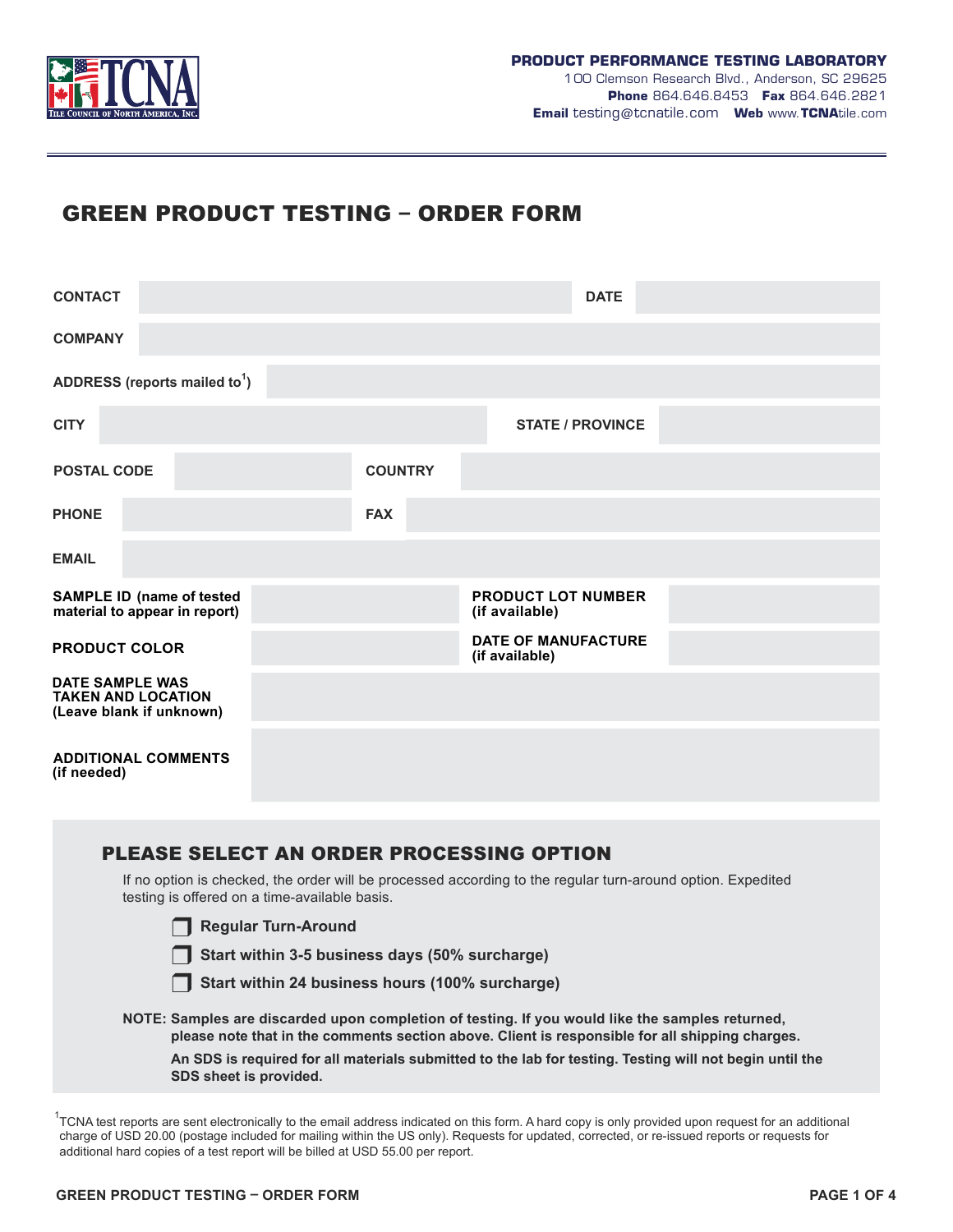| ANSI A118.10.4.1       | <b>Fungus and Microorganism Test for</b><br><b>Waterproofing Membrane</b>    | <b>Contact TCNA</b><br>Lab for sampling<br>information. | <b>USD 375.00</b>   |
|------------------------|------------------------------------------------------------------------------|---------------------------------------------------------|---------------------|
| ANSI A118.12.4.1       | <b>Fungus and Microorganism Test for Crack</b><br><b>Isolation Materials</b> | <b>Contact TCNA</b><br>Lab for sampling<br>information. | <b>USD 375.00</b>   |
| <b>ANSI A136.1.6.4</b> | <b>Fungus and Microorganism Test for Organic</b><br><b>Adhesives</b>         | <b>Contact TCNA</b><br>Lab for sampling<br>information. | <b>USD 375.00</b>   |
| ASTM C895*             | <b>Lead and Cadmium Extracted from Glazed</b><br><b>Ceramic Tile</b>         | 6 whole tiles                                           | <b>USD 750.00</b>   |
|                        |                                                                              |                                                         |                     |
| <b>ASTM D5116*</b>     | Determination of Organic Emissions - Not<br>per CA 01350                     | 1 specimen $-$ no<br>larger than 12" x<br>12"           | <b>USD 1,580.00</b> |
| <b>ASTM E1980*</b>     | Determination of Solar Reflectance Index                                     | 1 whole tile $-$<br>minimum of $4" \times 4"$           | <b>USD 825.00</b>   |
| <b>ASTM G21</b>        | ANSI A118.9 Resistance of Synthetic<br><b>Polymeric Materials to Fungi</b>   | <b>Contact TCNA</b><br>Lab for sampling<br>information. | <b>USD 1,605.00</b> |

\*Tests marked with an asterisk may be outsourced to another laboratory. Please contact TCNA Lab for further information.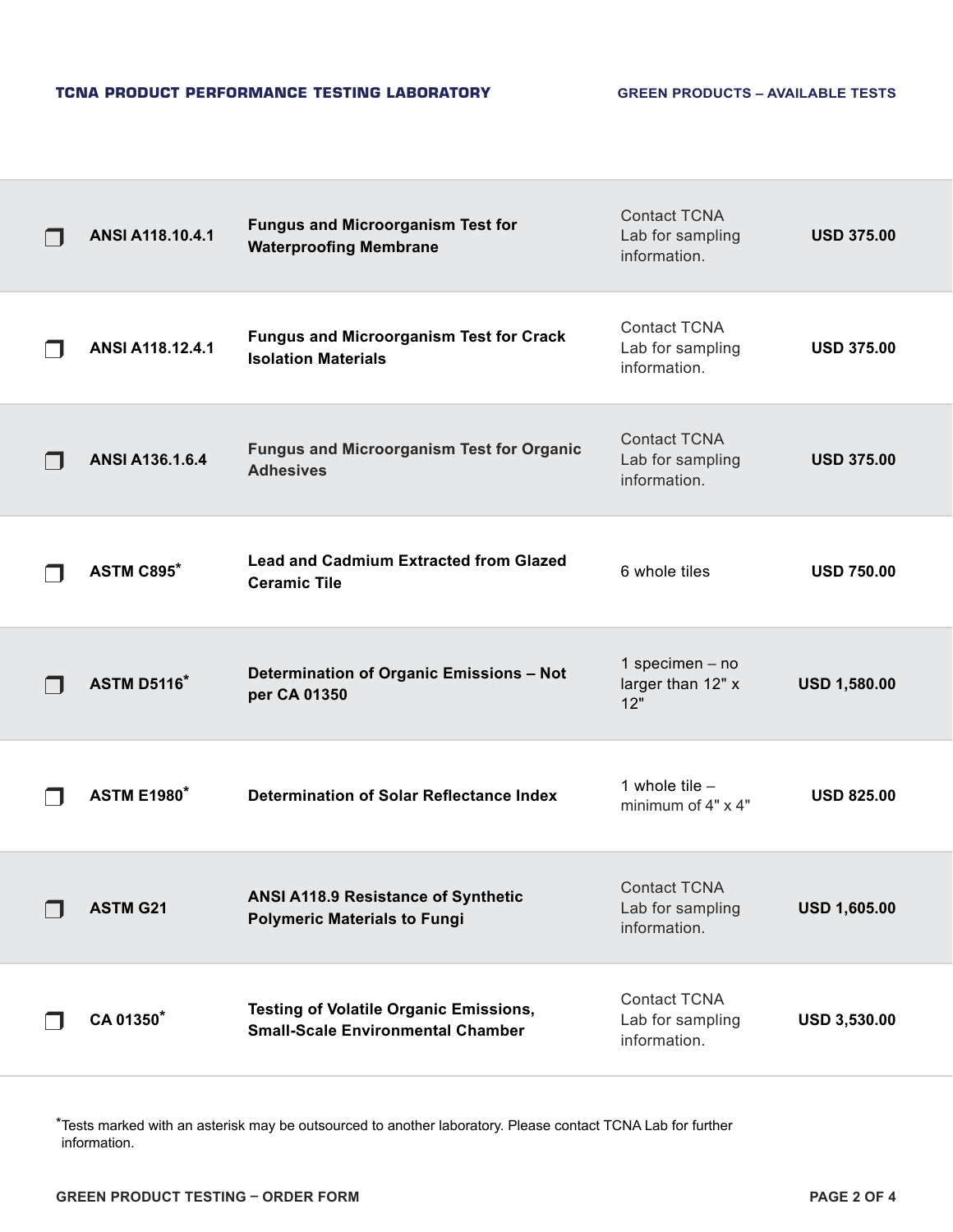

1 00 Clemson Research Blvd., Anderson, SC 29625 **Phone** 864.646.8453 **Fax** 864.646.2821 **Email** testing@tcnatile.com **Web** www.**TCNA**tile.com

## PAYMENT INFORMATION

Payment is required in advance unless prior arrangements have been made. For wire transfers, please contact TCNA for bank information.

### PLEASE SELECT A PAYMENT METHOD

| Check Enclosed |  |
|----------------|--|
|----------------|--|

### ❒ Credit Card

| <b>CARD TYPE</b> |                          | MASTERCARD | <b>VISA</b> | AMERICAN EXPRESS |
|------------------|--------------------------|------------|-------------|------------------|
| CARD#            |                          |            |             | <b>EXP. DATE</b> |
|                  | <b>CARDHOLDER'S NAME</b> |            |             |                  |
| <b>SIGNATURE</b> |                          |            |             | <b>AMOUNT</b>    |

**Ship Materials To:**

**Tile Council of North America Attn: Laboratory 100 Clemson Research Blvd. Anderson, SC 29625 USA**